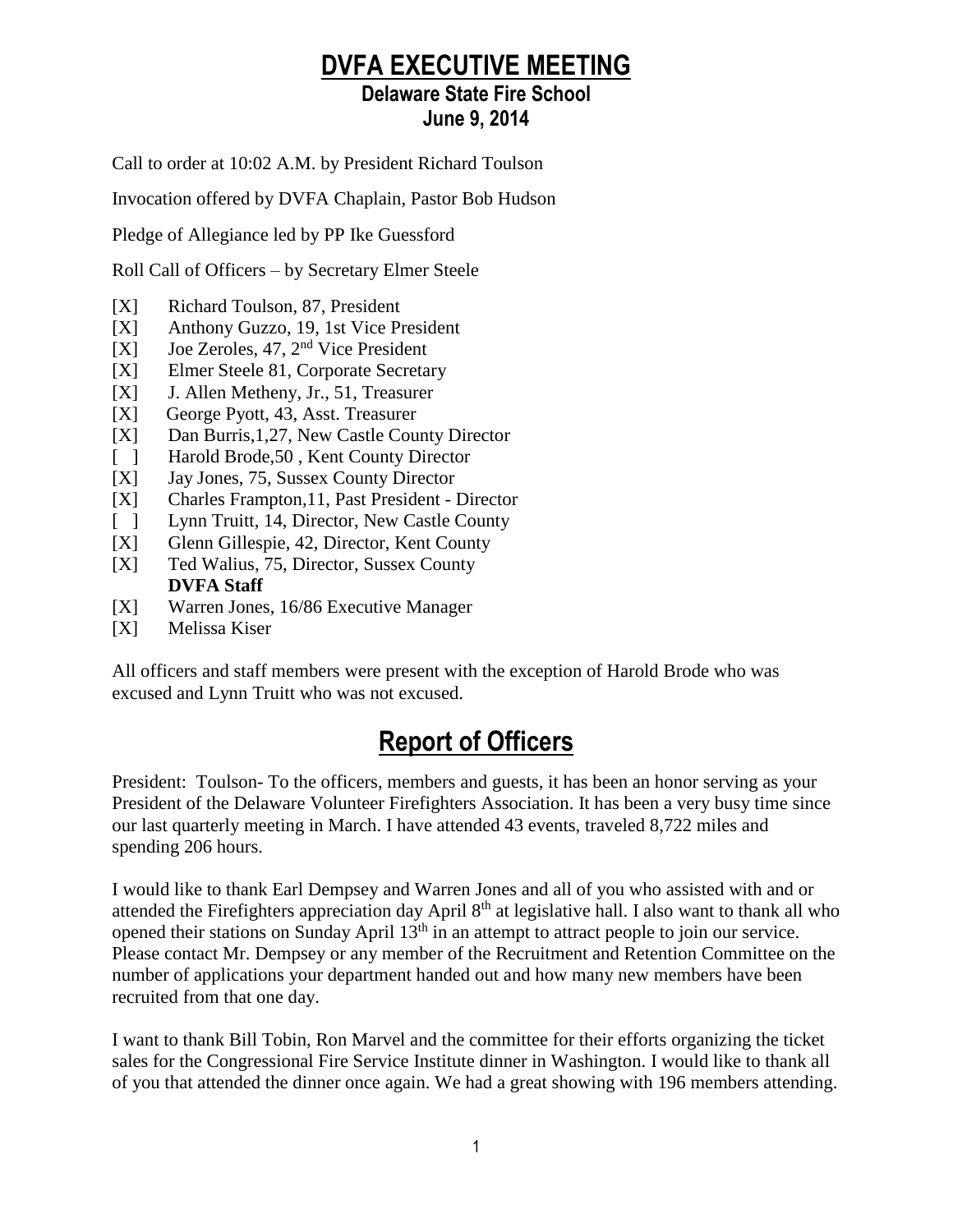I attended the Delmarva Volunteer Firemen's Association Convention at Pocomoke City, Maryland. Congratulations to Lynn Bullock from Millsboro and Warren Jones from Elsmere as they were inducted into the Hall of Fame. Bill Tobin was the presiding officer and swore in this year's officers. I would like to congratulate and wish President Pastor Bob Hudson and Secretary Elmer Steele a successful year.

I would like to thank all of you that attended the press conference on April  $30<sup>th</sup>$  at Legislative Hall announcing four bills that are being introduced to address the EMS financial stability problem. I'm adding a brief synopsis of each of the four bills.

#### House Bill 315:

This bill would implement one of the Task Force's recommendations to improve the funding of basic life support ambulance services in Delaware by establishing a \$10 assessment on all violations of Title 21 and creating a Volunteer Ambulance Company Fund. The monies collected would be earmarked for volunteer ambulance companies and distributed on a pro rata basis by the State Fire Prevention Commission.

#### House Bill 316:

This bill would implement one of the Task Force's recommendations to improve the funding of basic life support ambulance services in Delaware by requiring each county to contribute a minimum of 15% of the total countywide cost of basic life support services provided by volunteer ambulance companies within each county. The bill allows the counties the leeway to determine the best way to provide these funds; however the bill grants a county the power to support its volunteer ambulance companies through additional funding mechanisms designed solely for the support of volunteer ambulance companies, should it choose to do so. These additional powers are (1) to assess an additional tax rate, assessment, or fee on real property or (2) to adopt a user fee.

#### House Bill 317:

This bill would implement two of the Task Force's recommendations to improve the funding of basic life support ambulance services in Delaware by (1) specifying that certain types of health insurers are subject to the insurance premium tax assessment for ambulance service and (2) increasing the amount of the money placed in the fund to forty five one hundredths of 1 percent. The bill also adds definitions for volunteer ambulance companies and other related terms. While the bill adds the new definition for volunteer ambulance companies, it retains the prior reference to volunteer rescue services to ensure those entities continue to receive funding from the special fund.

#### Senate Bill 207:

This bill would implement one of the Task Force's recommendations to improve the funding of basic life support ambulance services in Delaware by ensuring that health insurers, health service corporations, health maintenance organizations, or managed care organizations do not set their allowable charges below the costs incurred by the volunteer ambulance companies in providing an ambulance run and basic life support services.

#### Senate Amendment 1:

This amendment clarifies that the bill does not apply to certain policies covering limited services and to managed care organizations servicing Medicaid and Delaware Health Children Program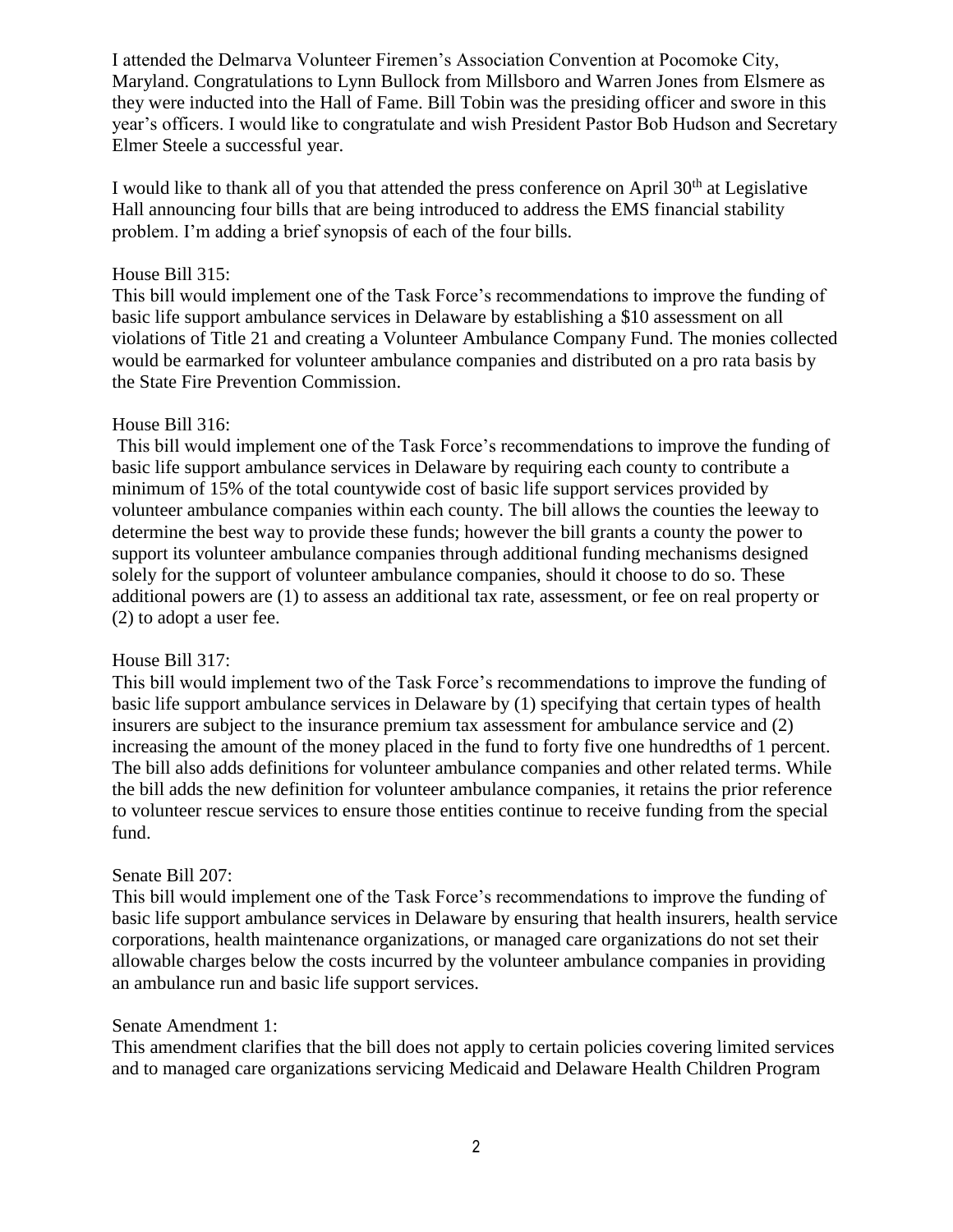policies on behalf of the State. This amendment also creates a new Section 3 of the bill that clarifies that health services corporations are subject to the provisions of the bill. Note House Bill 316 has been tabled and should be reintroduced in January 2015. House Bill 315 passed the House with the vote 40 to 0 and goes to Senate. Senate Bill 207 with Amendment 1 passed the Senate 20 to 1 and goes to the House. House Bill 317 should be introduced soon. There are three other bills that affect fire service that will be acted on by the end of June

### House Bill 372: "The Delaware Hometown Heroes Act"

This Bill expands line of duty death benefits to include individuals who die from a heart attack, stroke, or vascular rupture within 24 hours on duty from strenuous physical activity. This Bill further removes the statute of limitations on submitting a claim for benefits. The Act shall be applied retroactively to include all claims for benefits for a death occurring on or after July 1, 2005. This Act shall be known as the Delaware Hometown Heroes Act.

#### Senate Bill 240: THE VOLUNTEER FIREMEN'S PENSION PLAN.

This bill clarifies that a participating volunteer fire company or ladies auxiliary in the Delaware Volunteer Firemen's Pension Plan has the ability to withdraw from the plan. As part of that withdrawal process the company or auxiliary would pay a withdrawal liability payment that would be used to pay the retirement benefits of their member's accrued benefits and ensure the actuarial soundness of the Fund for the remaining Employers.

#### Senate Bill 239: AMEND SECTION 6607 OF TITLE 16 OF THE DELAWARE CODE RELATING TO FIRE PREVENTION

This legislation establishes that the determination of fire company boundaries by the Fire Prevention Commission shall prevail over any other provision of the Code, state law, any county or municipal ordinance or any rules or regulations to the contrary.

I would like to thank all of our legislators for their support with the many fire and EMS bills that have come before them this year; I ask that when you see one of your legislators please thank them.

The revolving loan fund available balance is **\$500,000.00**; this money has an interest rate of 2.0%. If you are getting ready to make a purchase or do a rehab you may want to investigate this option first.

I would like to thank everyone for the invitations and the hospitality shown to my wife and me.

If you are not receiving our communications, please contact any of the officers or contact the office to verify your email address. Good communications does make a difference.

Respectfully

Richard W. Toulson President

**First Vice President Guzzo,** thanked President Toulson for covering everything. He stated his report has been turned over in electronic format.

**Second Vice President Zeroles** also thanked President Toulson for his report. His report has also been turned over in electronic format.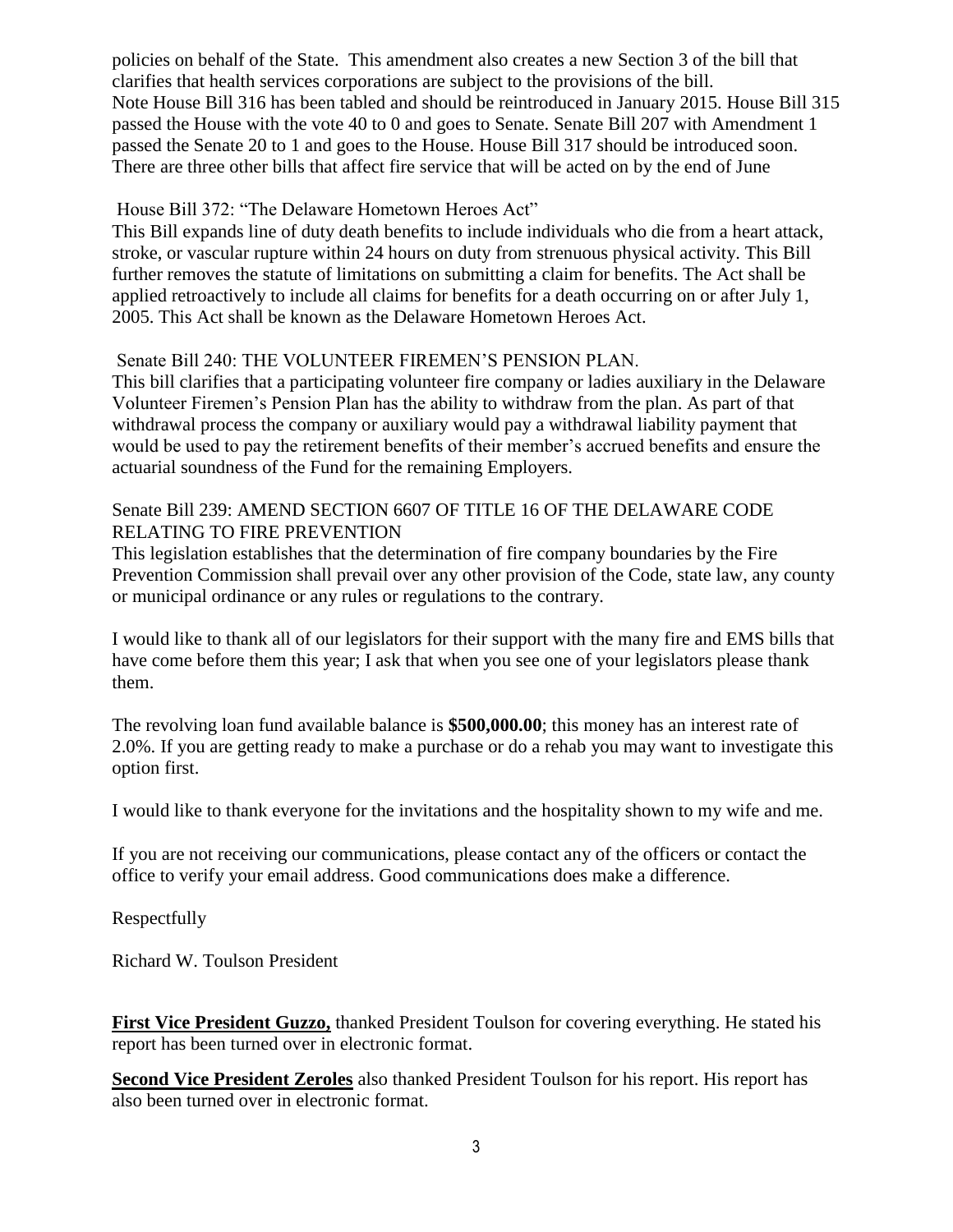**Secretary Steele** also reported his report has been submitted and turned into the office in electronic format.

**Treasurer: Metheny** gave the following report.

Fellow Officers, Delegates, Alternates, Members and Guests; It gives me great pleasure to present the attached Treasurer's report for the period March 7, 2014 through June 9, 2014. This report includes both the DVFA Operations and the Conference Account Balances Between now and Conference, I will prepare the financial records for the annual audit and work with the Officers and budget committee to develop the Annual Operating Budget for Fiscal 2015. Dues Notices will be mailed out on July 1<sup>st</sup>.

I wish everyone a safe and fun filled summer. If anyone has any questions, please see me.

J. Allen Metheny, Sr.

Motion by Charlie Frampton and Seconded by Steve Maichle to Accept Officers reports and spread them upon the minuets Motion Carried

**Executive Manager Warren Jones** provided the following report

**Legislative Items:** EMS Funding Legislation.

**SB207:** It should be in the House Public Safety Committee Hearing this Wednesday.

**HB315:** it is scheduled for a committee hearing in the Senate on Wednesday.

**HB317**: This bill had a \$4+ million fiscal note on it. This bill is going to be tough to get through as it is because of the state budget. One is the state's income projections are bad. They were millions short in the May DEFAC report. That was the first time in years that the May DEFAC numbers were down. We are hoping that next week's DEFAC report is better than May's report. Our goal is to salvage something out of this bill and then go back next year for additional funding.

Other Legislation: **HB372**: Hometown Heroes should be voted on Tuesday in the house. Pension Legislation: **SB240:** Copies of the proposed Pension Legislation are up front. Ray Stevens will explain it to you.

Commission Legislation: **SB239** Commissioner Dave Roberts will explain that to you. We have been doing a lot of work on this EMS legislation trying to get extra funding and we will have a lot to do before July 1st. Because of the News Journal article, we have been fielding a lot of questions about accountability and responsibility and needs. We have to keep our houses in order, we have to keep our books in order and we have to file reports when they are due. Case in point, we are required by statute to file an equipment inventory with the insurance office. We sent a request out to all fire chiefs' months ago for this report. To date we still do not have all of those reports back.

**Opening Ceremony:** The last two years we have been doing a video at the end of the opening ceremony recapping the year. If you have any pictures you would like us to consider for the show, please send them to me electronically. The folks from Delaware Fire Service News have sent us all the pictures from the paper so we have them already but in case you have others please get them to me by July 1<sup>st</sup>.

Lastly, have a great  $4<sup>th</sup>$  of July and a great summer. Now, if you are coming to the Fireworks in Rehoboth come early and plan on staying late because the traffic will be a terrible. The Funsters will be playing at the bandstand afterwards.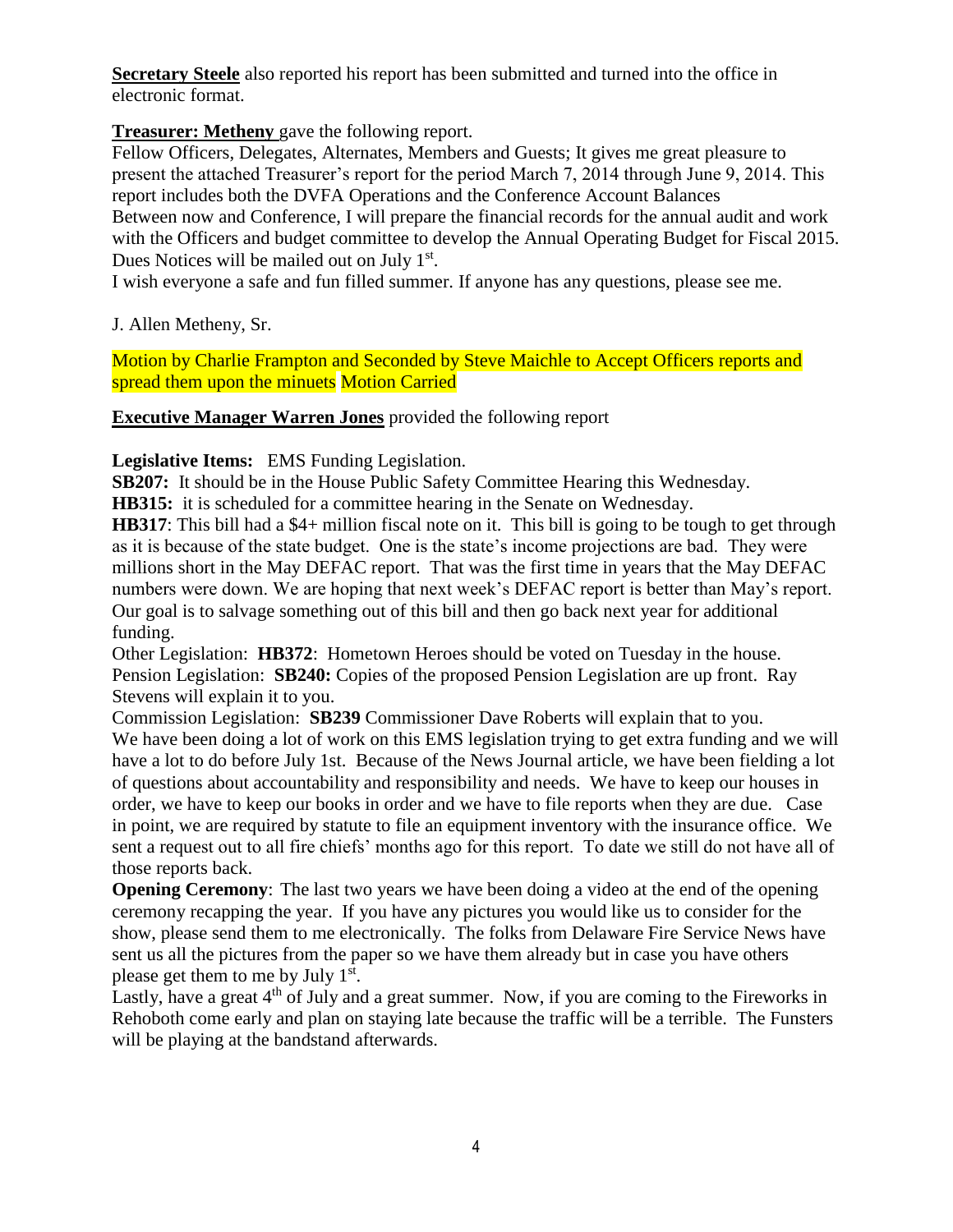# **Committee Reports**

### 1. **State Fire Prevention Commission – Chairman Dave Roberts** reported

From the BLS Medical Director:

The Print Time Reports are no longer being used -- now use a Data Quality Report as a measurement device.

From the DAG:

Our DAG has drafted legislation to give the Commission the final decision power in boundary disputes, where a municipality is involved; for example a municipality annexing into another fire district, as has happened in the past.

David Truax has been hired as our investigator and is coming up to speed.

There was a question on Regulation 710, Sec. referring to QA/QI. We are going to be sure that fire companies are following the regulations on this.

Next meeting is June 17, 2014, at the Fire School in Dover, beginning at 9:00 a.m.

### **2. Advisory to State Fire Marshal – Grover P. Ingle**

- Deputy Fire Marshal 1- Sussex County, in the process of interviewing candidates.
- Retirements- James Hargett, Data Systems Administrator and Linda Tosh, Administrative Officer are both retiring from state service effective June 30, 2014. Jim has 20 years with the state and Linda has served for over 26 years. We wish them well in their retirement.
- Staff Reassignments/ Promotions- Deputy Fire Marshal III Brent Billings has been reassigned to New Castle County, Deputy Fire Marshal 1 Tate Coulbourne has been promoted to DFM II Effective April 14, 2014 and Deputy Fire Marshal ii James Hedrick has been promoted to a DFM iii effective April 23, 2014 having obtained his Certified Fire Investigator Certification from IAAI. Deputy Fire Marshal III Jon Galaska has completed his training as a K-9 Handler effective May 9, 2014 and he and his partner Tanya are now in service. K-9 Sparks has retired after seven dedicated years of Service.
- **DFIRS/ False Fire Alarm Reports- Reminder to the Fire Chiefs to have your** officers and members complete the DFIRS and False Alarm Reports in a timely manner

### **3. Advisory to DSFS – Robert P. Newman**

- Class attendance for the spring is normal- in service above normal
- Fall Fire (Red) Schedule will be posted and delivered this month.
- Annual Planning and Evaluation Staff Meeting- June 23-26
	- o To Review the operation of the school
- Status of Budget
- Weekday EMT- Program updated to new curriculum package
- Delaware Weekend is scheduled for August 1-3
- **Firefighter and Fire Officer Certification Testing** 
	- o Test Conducted (7) FF1-(5) FFII- (0) FO1- (4)FO 11
- Open Positions- Filling Unknown
	- o Duties will be divided between staff members
- EMT National Registry transition program, On-line with DSFS (250 remaining)
- New Rope Rescue tower is completed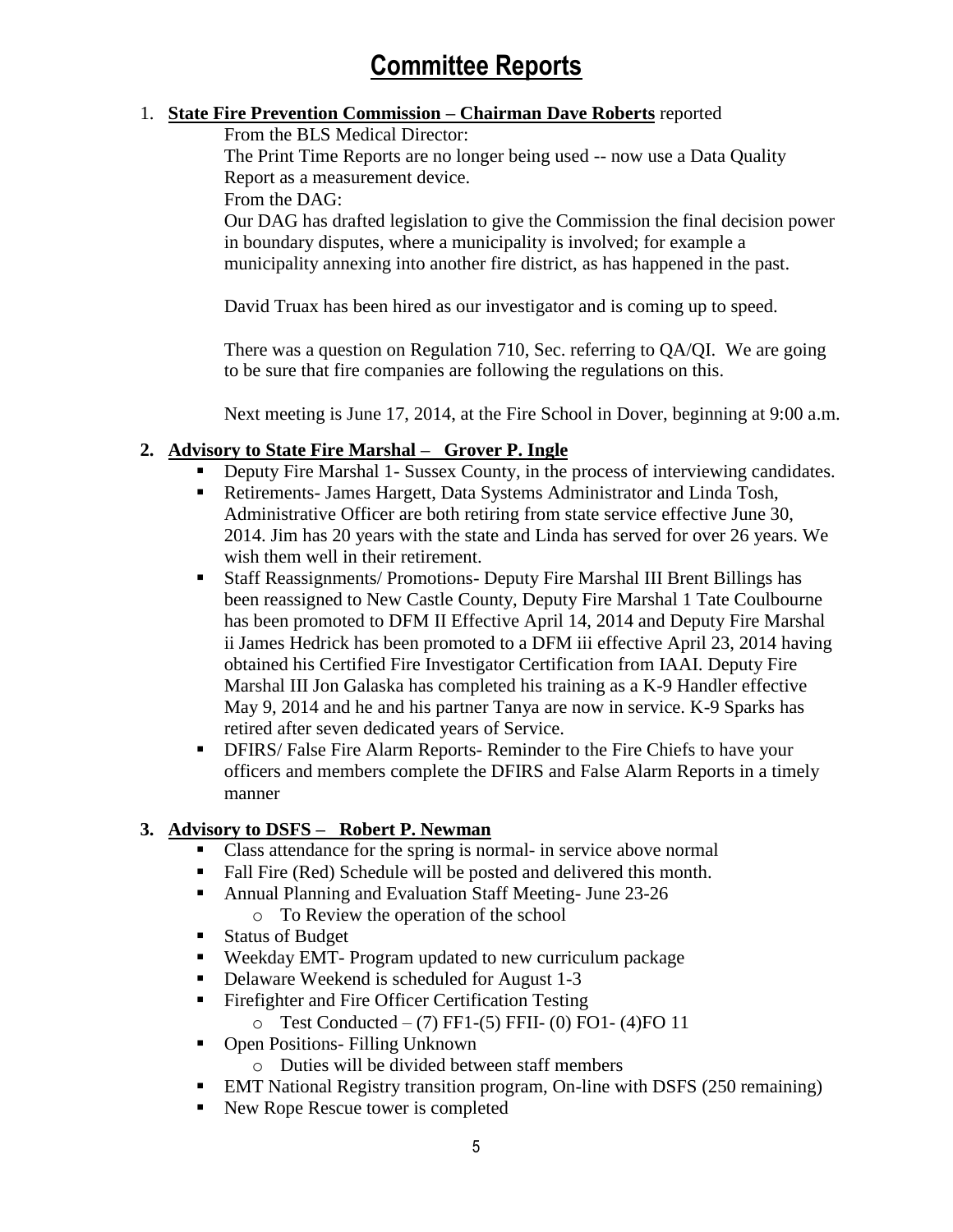- Reminder to current and former instructors-  $50<sup>th</sup>$  Celebration picnic June  $28<sup>th</sup> 11-3$ at the Fire School.
- The DSFS grant application has been approved. The total amount is \$276,000.00. The grant will be used for Tables (27) Projectors (13) Radios (8) Instructor Gear (50 Sets) and Software for Officer Programs.
- 4. **Advisory to SFPC for EMS – Mike McMichael** On behalf of DSEMSA President Sean Humphreys,
- The next DSEMSA meeting will be held at the Harrington VFC Sta #50 once again in conjunction with the DE State Fire Chiefs on Thursday June 26 at 6:30pm. The Chief's Expo begins at 2pm that afternoon.
- This will also be our nominations and election meeting. All letters for office must be rec'd prior to meeting 6/26/14. Letters of support from Fire Co etc… must be on company letterhead and signed off by a superior officer/supervisor, as well as a support letter from each County Ambulance Association.
- Annual DSEMSA awards: Nomination letters need to be generated and rec'd by July 31, 2014 to the Secretary's attention. Must be on Company letterhead and for the following categories:
	- 1. Michelle Newton Smith Heroic EMS Award
	- 2. Phil Young EMS Lifetime Achievement Award
	- 3. Stephanie Callaway, Excellence in Para-medicine Award
	- 4. EMS Instructor Award
- HB 219 in support of Narcan for BLS, pilot programs have showed positive results, concerns of possible EMT/providers injuries by the patients
- DMOST (DNR) & Standing orders being revised again
- Recent Sussex County EMS "Phoenix Awards" recognized 23 CPR survivors
- Conference speakers for EMS have been set as well as the EMS agenda for Conference at Dover Down H & C. President Humphreys is scheduling an DSEMSA officers  $\&$ directors meeting in early August for a final pre-conference review of duties, expectations, and award selections etc…..Actual date is TBA.
- Next DEMSOC meeting is scheduled for Wednesday September 24, 2014

As for DCFC as its  $1<sup>st</sup> VP$ , I stated in the G of A, that we are cooperating with the Coast Guard, Insurance Investigators and we have formed our own investigation committee in regards to our recent boating accident.

5. **Civilian Recognition – Carleton Carey** reported there haven't been any names submitted for this award. If there are any civilian heroic acts please honor then with this recognition. In the media there was recently a story about a civilian around Bowers who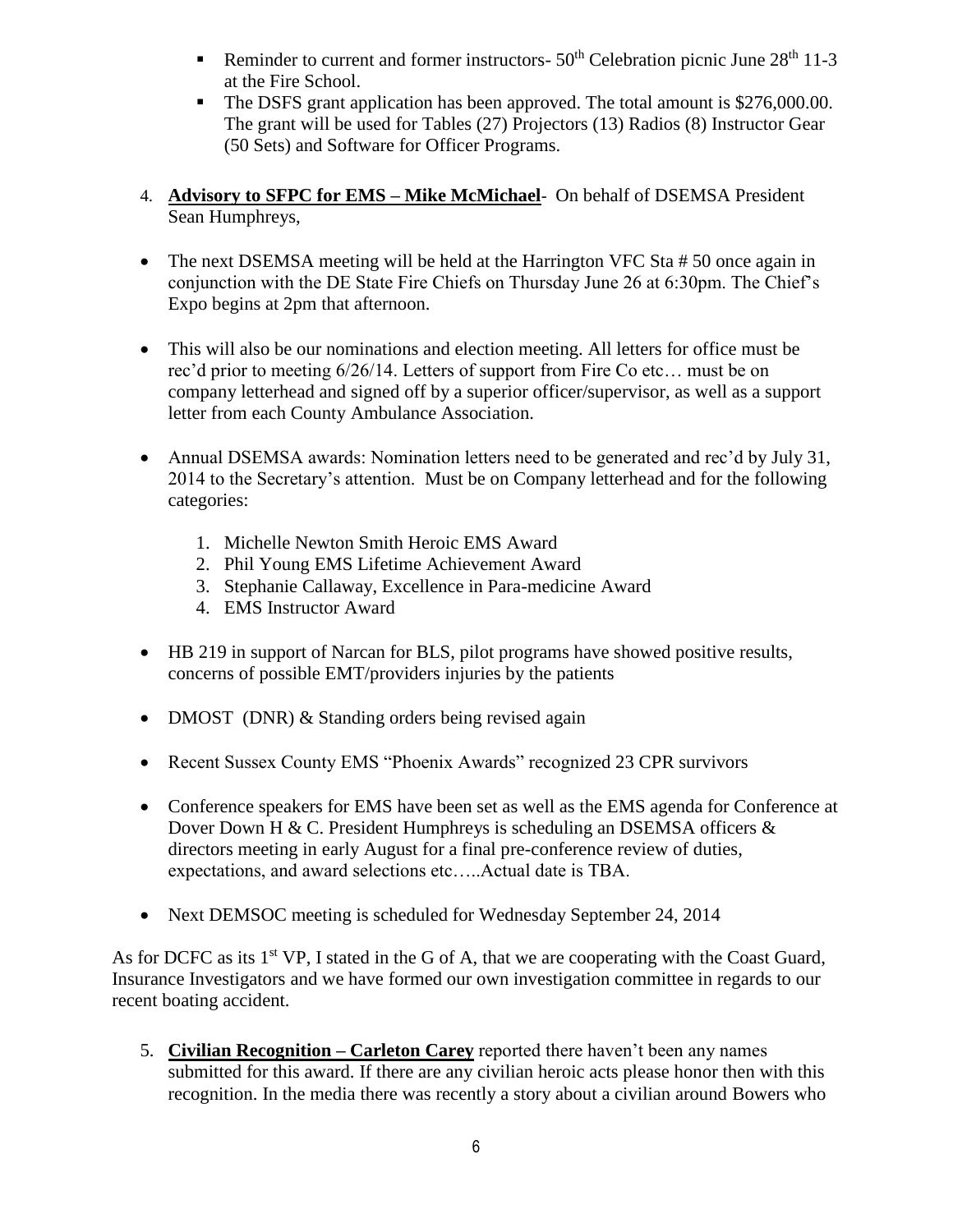came to the rescue of a sinking vessel and was able to save all members. Please submit them for this recognition.

- 6. **DVFA Conference– John Stevenson** stated that the Agenda is currently online. Most of the registration forms are also online but there are still a couple of seminars we are waiting on for information. The deadline for all forms is August  $8<sup>th</sup>$ . The next meeting will be on June 23rd.
- 7. **DVFA Pension Advisory – Ray Stevens** reported the returned pension statements have come in at the pension office. He picked up 191 for NCC, 189 from Kent County, 224 for Sussex County. That's total of 604 that have been returned for incorrect address. The DVFA is responsible for the postage. This can be avoided with the completion of a P1 Form. These will be distributed at the county meetings
	- <sup>1986</sup> Firemen's Pension Plan created (2016-30 years old)
	- It is known as a Multi-Employer Plan, consisting of:
		- o 60 Volunteer Fire Companies
		- o 56 Ladies Aux
		- o 3 Ambulance Companies
		- o 119 Total Employers
	- March 4, 2014- Pension Administrator, Dave Craik received a letter from a fire company asking whether they could "Opt Out of the Pension Program".
	- April 14, 2014 Mtg Held with Dave Craik, (Toulson, Stevens, Stevens, and Dave) to discuss issues. Talked about the "unfunded liability" of their members, (firemen and ladies aux.) and, who would foot that bill. Unfunded Liability represents the pension payments already going to their members age 60, and those who are vested  $(10 + \text{years})$  that are entitled to a pension at age 60.
	- During that meeting we discussed the possibility of a "withdraw liability payment" to the pension fund to cover their unfunded liability. We all agreed and Dave Craik was to draft proposed legislation on such.
	- April 16, 2014, Dave Craik sent a response letter to the fire company stating that, "there was not any discussion around the topic of allowing the companies to opt out of the DVFP. If a company were to withdraw, there would be a financial implications to the members and the other companies that remain in the DVFP.
	- <sup>1</sup> 1<sup>st</sup> Draft of Proposed Legislation- I reviewed it and sent it back asking Dave to better clarify the wording on "active and inactive members".
	- $\blacksquare$  2<sup>nd</sup> Draft of Proposed Legislation- I presented it to the DVFA Pension Advisory Committee at our meeting on May  $13<sup>th</sup>$  at Magnolia. The Committee reviewed it and decided that another paragraph was needed in the proposed legislation to address, "when a fire company decides/ elects to disband its ladies Auxiliary". This would cover the unfunded liability of their auxiliary members. DAVE FULLY CONCURRED WITH OUR RECOMMENDATION.
	- Monday May 19<sup>th</sup>-RTS met with Dave Craik to review the  $3<sup>rd</sup>$  draft of the proposed legislation which contains the following.
		- o The Bill contains 4 paragraphs as follows.
		- o Paragraph (a) states:
			- A participating Employer may withdraw by providing a resolution from their governing body to the Pension Board.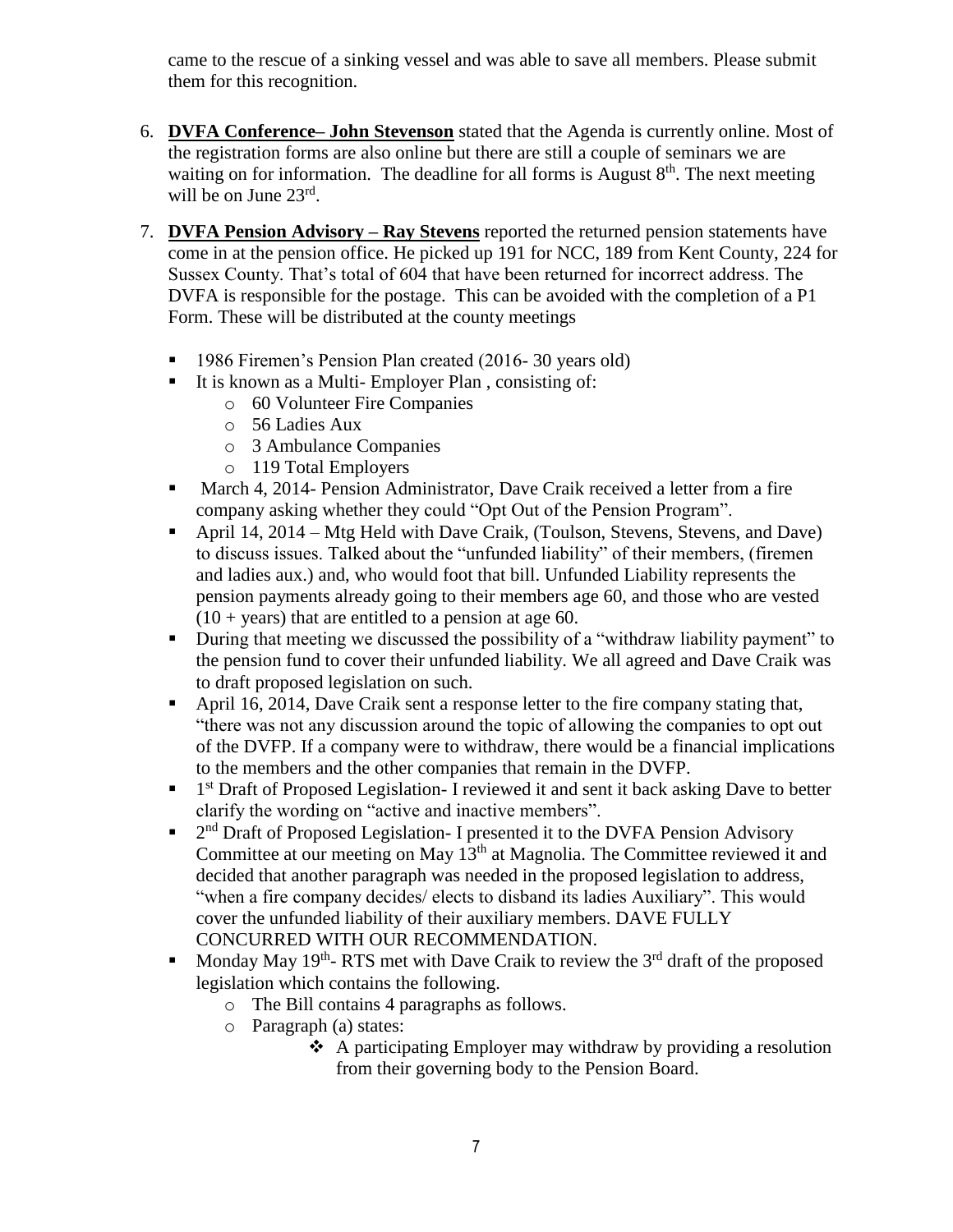- The withdrawing Employer shall be ineligible to rejoin the Fund at a future date.
- $\triangle$  The withdrawing Employer shall be required to make a "Withdrawal liability payment" to the fund
- o Paragraph (b) states
	- $\triangle$  All vested members shall be eligible for the benefits with the fund up to the "withdrawal date"
	- All non-vested members will be eligible for a withdrawal benefit as provided by the plan.
- o Paragraph ( c ) States
	- $\triangle$  The Employer will remain liable to the Fund for the Employer's share of "ANY UNFUNDED ACTUARIAL LIABILITY' which is attributable to the members of the Employer who have either retired "or" will retire from the fund.
	- $\triangle$  The unfunded liability will be calculated via an "actuarial study" to determine the cost.
- o Paragraph (d) States
	- $\bullet$  Should a fire company take formal action to disband their auxiliary organization, the withdrawal liability payment shall be paid by the volunteer fire company
	- As Chairman of the DVFA Pension Advisory Committee, I presented the above information at the DVFA Officers meeting held in Farmington on May 22<sup>nd</sup>.
- $\triangleright$  The pension Advisory committee's recommendation to the DVFA Officers on May 22<sup>nd</sup> was.
	- o "That the DVFA Officers approve the proposed legislation and see someone to introduce it for Legislative approval to Title 16. Chapter 66a, Delaware Code, "Delaware Volunteer Firemen's Pension Plan".
	- o The DVFA Officers voted to approve the proposed legislation; SB 240

### **8. Wake up Delaware – Jeff Dennison**

The Wake Up Delaware committee met today at the DVFA meeting in Dover. We discussed several aspects of our efforts, largely concerning the lack of funding at this time through Grant programs. Jeff Dennison led an excellent conversation, with Joe Mullen's support, about money being either available now or available to be appropriated by Kent and New Castle County governments for WUD efforts.

This conversation also led us into a concern from Randy Wood of Felton regarding installation liability concerns. We currently have a disclaimer/ disclosure available online through the DVFA website for fire companies to use when distributing smoke alarms obtained directly through Wake Up Delaware efforts. While each individual company/ department should review their position on installation of alarms, we have once again run into problems where alarms have been found at fire scenes uninstalled. Unfortunately this was the case apparently at the recent Cheswold fire where one person was critically injured.

All the forms associated with Wake Up Delaware, as well as the web site article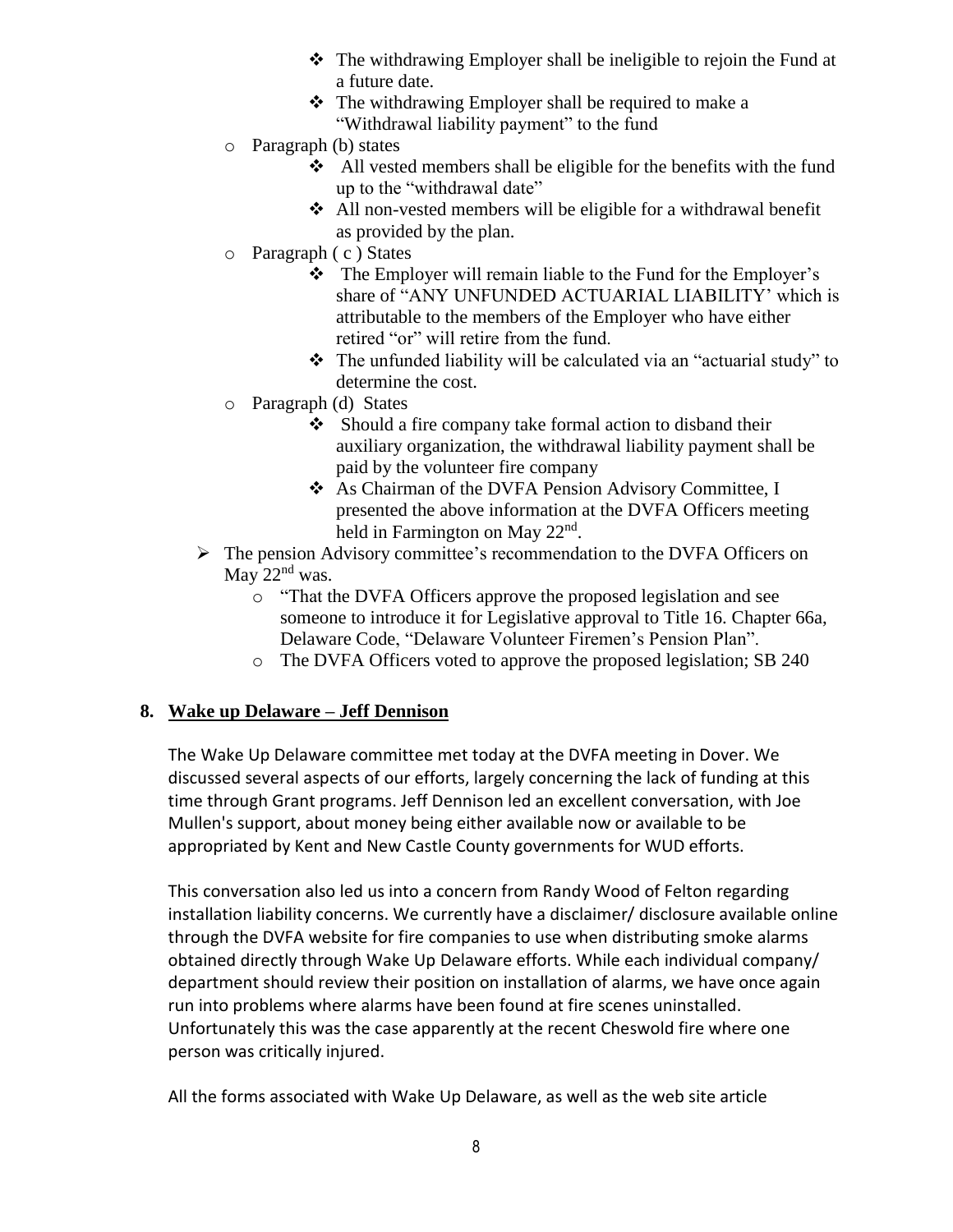describing the founding of WUD, are being reviewed right now for updates. Most likely, time references will be updated, and contact information will be changed to reflect the current leadership. Joe Mullen will be listed as the contact person for New Castle County, Jeff Dennison will be the contact for Kent County and Todd Reilly will be the Sussex County contact. I will add my contact information also, and will be happy to assist or coordinate efforts in any area.

Finally, Jeff proposed the idea of a Power Point program describing the Wake Up Delaware program be developed for presentation at company and association meetings. This presentation would be produced with the hope of developing more local support for the program, and hopefully reaching other civic groups who might be interested in supporting the program. I will be putting together a rough draft version to hopefully have to you for review and comment by the end of the month. If you have any ideas or suggestions for this Power Point program, please let me know.

We are still in search of the "Detecta" suit. We have actively requested companies and departments to look for the suit for over a year now without any results. The latest thought was that it might be in Wilmington. I have placed a request to Deputy Chief McKim of WFD to see if the suit is at any of the Wilmington stations. He will be following up, but does not recall the suit ever being used in Wilmington. If anyone has any further ideas, please let me know. I am ready to recommend to the DVFA leadership that the suit be declared lost, and see if any insurance money can be recouped.

That's all for now. Any questions or concerns, please let me know. Thanks for your continued interest and support of Wake Up Delaware.

- 9. **Finance & Auditing – George Pyott** They will be reviewing the FY Budget for FY 15. Please submit proposals to him if there is something that needs to be added to the budget.
- 10. **Fireman of the Year – Carleton Carey** stated only 1 nomination has been received for the Firefighter of the year. Every company should have 1 member nominated for this award. The form is available on the DVFA Website. It must be postmarked by June  $30<sup>th</sup>$ .
- 11. **Out of State Coordinators – Steve Austin** thanked all the companies that participated in CFSI. Next Monday the delegation will be meeting at 8 am for the MSFA Convention. Please gather in the Lobby. The ceremony starts at 8:30 am. The fire house expo will be July 14-19. There is a discount for this event.
- 12. **Permanent Memorial – Jim Watson** reported a proposal of the new Delaware Fallen Firefighters Memorial. The presentation included pictures of the existing monument. Also pictured was the back side of the new location looking from the front of the Police Memorial. The new location would be between Legislative Ave and Federal St. on M.L.K. St. The old monument would be moved to the new location and a new monument would also include beautiful landscaping, lighted flag poles and benches. The new monument would also include DVFA, LADVFA, NCC, SC and KC PAST Presidents. At this time there isn't' an estimate for the new proposal. There are some sponsors that are willing to donate their services.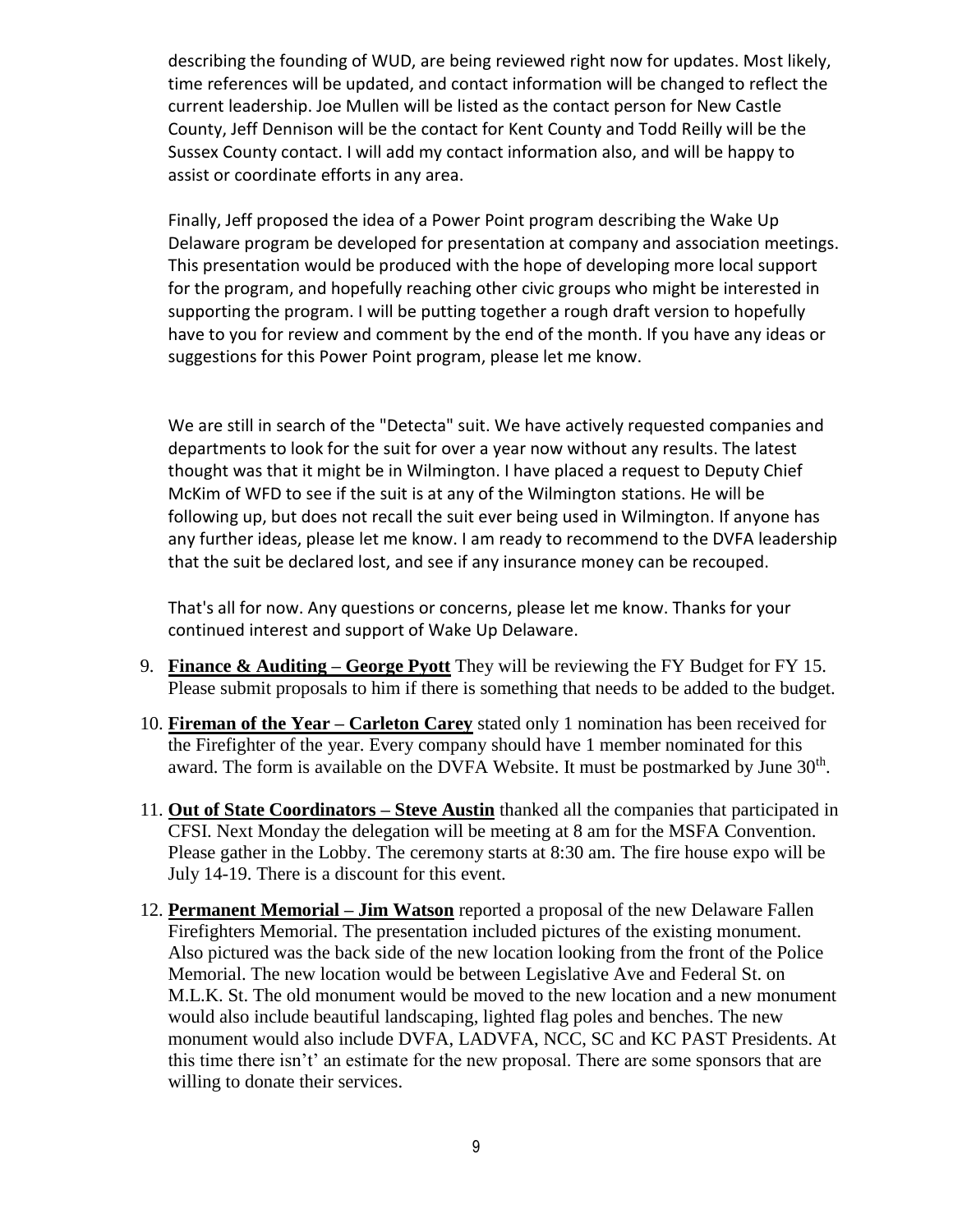- 13. **Recruitment & Retention – Warren Jones** Reported on behalf of Earle Dempsey who was home sick. The R& R Committee this morning and main discussion was about the upcoming Fair. The fair will be 10 days starting July  $17\text{-}26<sup>th</sup>$ . Booth Coverage assignments will be by county. We are looking for Volunteers from Fire and Auxiliary. All age groups. The Rodeo will be on Thursday July  $17<sup>th</sup>$  at 7pm. The hours the booths will need coverage is from 12-9 on Thursday and 9-9 the rest of the week. They are currently working on getting parking and tickets to the workers who will be working the booths. During the rodeo there will be 6 5-10 min breaks and we are looking for fellow DVFA members to show the public who we are. May have someone in their gear, doing demo's etc. With becoming a sponsor we are going to be given 400 tickets and those will be distributed by company and Auxiliary's after workers and participants.
- 14. **Scholarship – George Kerr** stated there were 48 applications received however 3 were eliminated for not being complete. 45 Scholarships were awarded.
- 1<sup>st</sup> Vice President Anthony Guzzo recognized all Past Presidents in attendance. There were a total of 18 Past Presidents and President Emeritus in attendance.

# **Affiliated Organizations/ Agency Representatives**

**Ladies' Auxiliary President, Saralee Stevens**, brought greetings from the LADVFA and introduced all officers and members in attendance.

**State Fire Chiefs President Joe Morris**, reported he attended CFSI, FDIC, IAFC, and will be meeting with TMZ to discuss issues with Sign Boards instead of having members on the streets for 4-5 hours. He also stated he voted no against the pension law for a number of reasons. Please see him if you would like to discuss them. Also the next meeting will be June  $26<sup>th</sup>$  for the Expo at Harrington.

**State Fire Police President John Hall**, reported that 4 fire police members have been accepted to a FEMA Class in Emmitsburg. There were  $20 +$  Fire Police members and Past Presidents in attendance.

**State Ambulance Association Mike McMichael** reported that the next meeting will be at the same date, time and location as the Chiefs meeting. This meeting will be the nominations and elections night. Letters and nominations for all EMS Awards need to be sent to Mike McMichael no later than July 31<sup>st</sup>.

**DVFA Mutual Relief Association Chair Kenneth Ryder**, stated the renewal for the pricing policy for AD&D is being evaluated. We will be asking companies to absorb that cost at approx. \$300-\$350 per company.

**National Volunteer Fire Council Delegate J. Allen Metheny, Jr**., reported he will be attending the July NFPA 1900 meeting.

## **Communications**

The following communications were received and are summarized by Secretary Elmer Steele Letter from Buccini/Polin Group ref declining our Partners in Progress request Letter from Hartly Fire Co. supporting Allen Metheny for DVFA Treasurer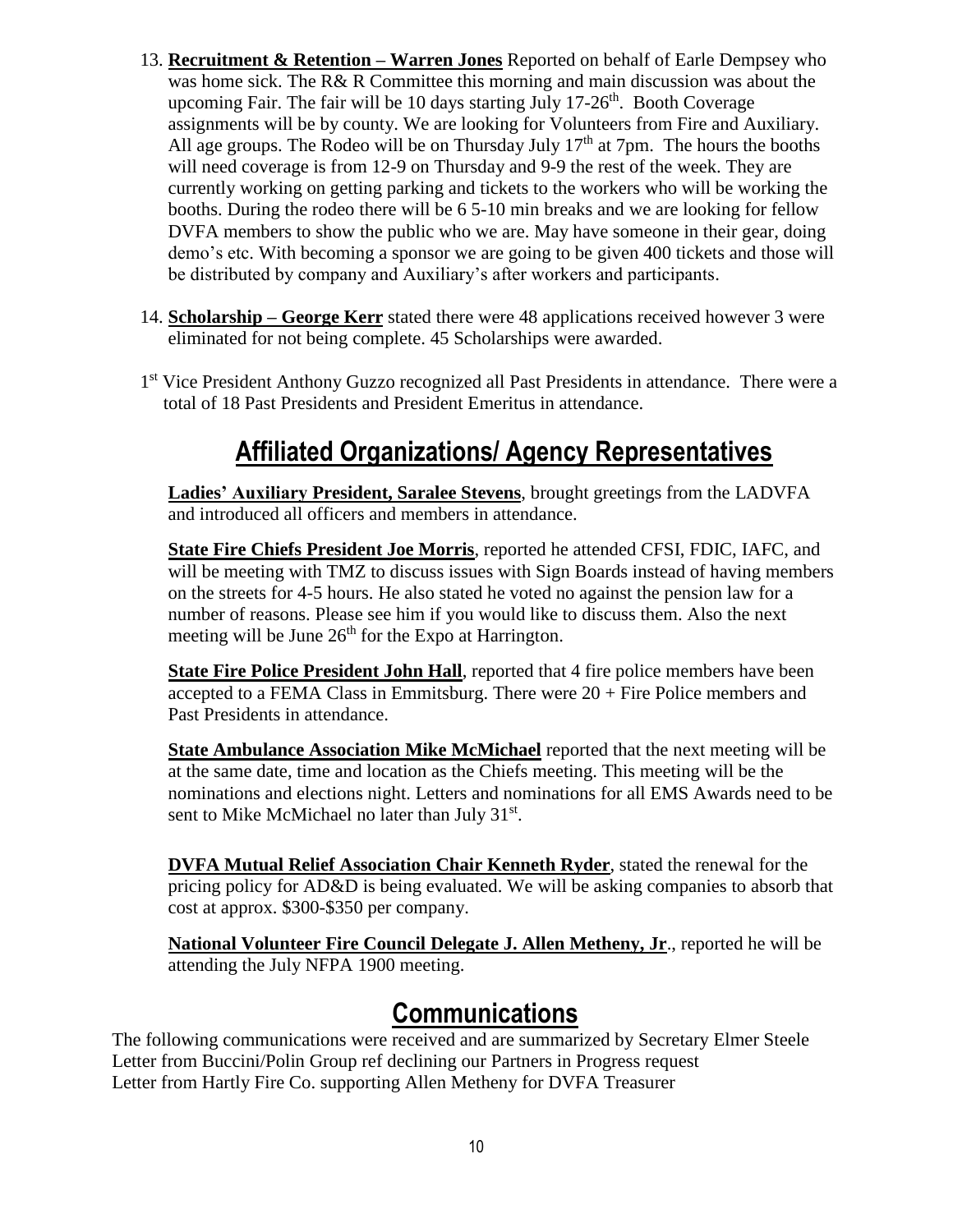Copy of a letter from Goldfein and Joseph Attorneys, Bill Preston to Michael Arrington, Attorney ref. Sheraton hotel issue. Letter from W. L. Gore declining our Partners in Progress request Letter for Beebe Health care declining our Partners in Progress request Letter from Hockessin Fire Co. supporting Anthony Guzzo for DVFA President Letter from Greenwood Fire Co. supporting Clayton Yocum, Sr. for DVFA Director Letter form Farmington Fire Co. supporting Joe Zeroles for DVFA 1<sup>st</sup> Vice President

Motion to accept communications by Glen Gillespie and seconded by Charlie Boyer Motion **Carried** 

## **OLD BUSINESS**

The Wake up Delaware Detecta Suit still missing. Last seen in Wilmington. Cost of this suit is approximately \$10,000.

# **NEW BUSINESS**

Motion by Jim Watson to allow him to move forward with the proposed new monument at legislative mall. Seconded by Jeff Dennison. Motion Carried

Motion by Ed Barlow to support 239 & 240. It was decided to vote separately. Motion by Ed Barlow to Support 239 Seconded by Lawrence Mergenthaler Motion Carried Motion by Ed Barlow to Support 240. Seconded by Lawrence Mergenthaler. Motion by Tom DiCristafaro to table 240. Seconded by Carleton Carey. Motion Carried.

|                      | Name                                             | Memo                                                              | <b>Amount</b> |
|----------------------|--------------------------------------------------|-------------------------------------------------------------------|---------------|
| Operating            |                                                  |                                                                   |               |
| <b>DVFA CHECKING</b> |                                                  |                                                                   |               |
|                      | <b>U.S. TREASURY</b>                             | TAX PERIOD-1ST QTR 2013<br><b>WARREN/MELISSA PHONES 2</b><br>MOS. | $-1,576.86$   |
|                      | <b>VERIZON</b>                                   |                                                                   | $-260.46$     |
|                      | <b>MELISSA KISER</b>                             | P/R 02-24-14 - 03-09-14                                           | $-1,228.53$   |
|                      | <b>ADSTRATEGIES</b>                              | ACCT. DVF - MEDIA ADS                                             | $-18,226.36$  |
|                      | <b>DFRC</b>                                      | FULL PAGE DISPLAY AD                                              | $-395.00$     |
|                      | AT&T                                             | MARCH 14 BILL                                                     | $-12.61$      |
|                      | ELSMERE LADIES AUXILIARY                         | R & R GRANT                                                       | $-2,000.00$   |
|                      | <b>MAGNOLIA LADIES AUX.</b>                      |                                                                   | $-2,375.00$   |
|                      | <b>GREENWOOD FIRE CO</b>                         | R & R gRANT                                                       | $-1,543.80$   |
|                      | <b>CLAYMONT FIRE CO.</b>                         | SAFER R & R GRANT                                                 | $-3,500.00$   |
|                      | <b>GEORGETOWN AUXILIARY</b>                      | SAFER R & R GRANT                                                 | $-1,000.00$   |
|                      | MINQUADALE FIRE CO.                              | SAFER R & R GRANT                                                 | $-3,500.00$   |
|                      | AETNA HOSE HOOK                                  | SAFER R & R GRANT                                                 | $-3,500.00$   |
|                      | <b>MAGNOLIA VOL FIRE C</b>                       | R & R GRANT                                                       | $-2,994.00$   |
|                      | CLAYTON FIRE CO.                                 | SAFER R & R GRANT                                                 | $-2,160.00$   |
|                      | REHOBOTH BEACH FIRE CO<br><b>HARRINGTON FIRE</b> | SAFER R & R GRANT                                                 | $-3,000.00$   |
|                      | <b>COMPANY</b>                                   | SAFER R & R GRANT                                                 | $-3,500.00$   |
|                      | <b>VOLUNTEER HOSE CO.</b>                        | SAFER R & R GRANT                                                 | $-3,500.00$   |

# **PAYMENT OF BILLS**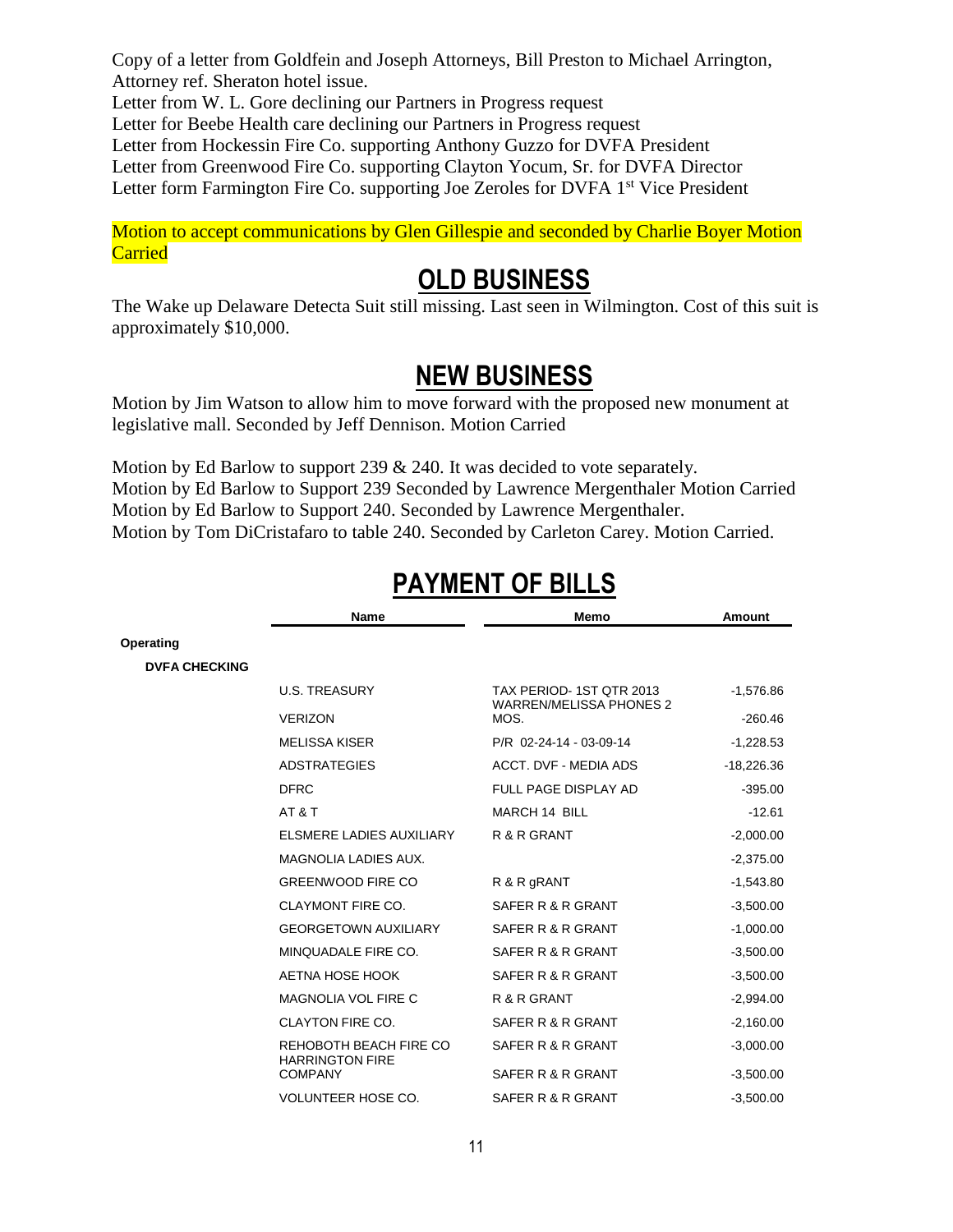| ELLENDALE FIRE CO.                              | SAFER R & R GRANT                                  | $-3,500.00$            |
|-------------------------------------------------|----------------------------------------------------|------------------------|
| HARTLY VOL FIRE CO.                             | SAFER R & R GRANT                                  | $-3,500.00$            |
| BOWERS LADIES AUX.                              | SAFER R & R GRANT<br>SHERATON ISSUE/DD             | -427.20                |
| GOLDFEIN & JOSEPH, P.C.                         | <b>CONTRACT</b>                                    | $-367.50$              |
| BOBOLA FARMS FLORIST<br>CANNON FINANCIAL        | CARSON/FRAMPTON                                    | $-91.00$               |
| SERVICES                                        | <b>COPIER SERVICES</b>                             | $-228.83$              |
| VERIZON                                         | OFFICE PHONES<br><b>5 BANQUET TACKETS-</b>         | $-227.33$              |
| POCOMOKE CITY FIRE CO.                          | <b>DELMARVA</b>                                    | $-125.00$              |
| COMCAST CABLEVISION                             | FEBRUARY INTERNET SERVICE                          | $-100.11$              |
| M&T BANK                                        | <b>VISA ACCOUNT</b>                                | $-671.82$              |
| MELISSA KISER                                   | P/R 03-10-14 - 03-21-14                            | $-1,193.93$            |
| WARREN F. JONES                                 | <b>P/R MARCH, 2014</b><br><b>SHERATON ISSUE/DD</b> | $-2,718.45$            |
| GOLDFEIN & JOSEPH, P.C.                         | <b>CONTRACT</b>                                    | $-770.00$              |
| U.S. TREASURY                                   | TAX PERIOD-1ST QTR 2013                            | $-1,592.22$            |
| MELISSA KISER                                   | $P/R$ 03-24-14 - 04-04-14                          | $-1,200.69$            |
| DIVISION OF REVENUE                             | P/R TAXES JUL '12                                  | -745.57                |
| COMCAST CABLEVISION                             | <b>MARCH INTERNET SERVICE</b>                      | $-100.11$              |
| BOBOLA FARMS FLORIST                            | LEWIS                                              | $-48.00$               |
| VERIZON                                         | WARREN/MELISSA PHONES                              | $-130.23$              |
| AT & T<br>THE CONFERENCE GROUP.<br>LLC          | APRIL 14 BILL<br>INV. # E726-0000-105              | $-15.91$<br>$-52.71$   |
| CHIEF TECHNOLOGIES, LLC                         | ANNUAL CONTRACT                                    |                        |
| EARL DEMPSEY                                    | SERVICES- JAN - MAR 2014                           | $-1,648.00$            |
|                                                 | <b>POSTAGE</b>                                     | $-8,275.00$            |
| STEVE AUSTIN                                    |                                                    | $-60.80$               |
| M&T BANK<br>CANNON FINANCIAL<br><b>SERVICES</b> | VISA ACCOUNT<br><b>COPIER SERVICES</b>             | $-5,244.27$<br>-228.83 |
| <b>VERIZON</b>                                  | OFFICE PHONES                                      | -231.82                |
| <b>NFPA</b>                                     | MEMBERSHIP RENEWAL                                 | $-300.00$              |
| <b>ADSTRATEGIES</b>                             | ACCT. DVF - MEDIA ADS                              | $-27,924.36$           |
| MELISSA KISER                                   | P/R 04-07-14 - 04-18-14                            | $-1,217.99$            |
| WARREN F. JONES                                 | <b>P/R APRIL, 2014</b>                             | $-2,718.45$            |
| CFSI                                            | <b>DINNER TICKETS</b>                              | -48,100.00             |
| DVFA CONF. ACCT.                                | P-I-P PROVIDENT INSURANCE                          | $-3,000.00$            |
| DVFA FOUNDATION                                 | SCHOLARSHIP FUNDS 2014                             | $-19,000.00$           |
| VERIZON                                         | <b>WARREN'S PHONE</b>                              | $-73.42$               |
| VERNON INGRAM                                   | APR - JUN 2014 RENT                                | $-1,755.00$            |
| MELISSA KISER                                   | P/R 04-21-14 - 05-02-14                            | $-1,217.99$            |
| U.S. TREASURY                                   | TAX PERIOD-1ST QTR 2013                            | $-1,588.04$            |
| COMCAST CABLEVISION                             | APRIL INTERNET SERVICE                             | $-100.11$              |
| AT & T                                          | MAY 14 BILL                                        | -12.51                 |
| DVFA FOUNDATION                                 | SCHOLARSHIP FUNDS 2014                             | $-2,000.00$            |
| MELISSA KISER<br>THE CONFERENCE GROUP,          | P/R 05-05-14 - 05-16-14                            | $-1,187.16$            |
| LLC                                             | INV. # E726-0000-106                               | $-20.02$               |
| SELECTIVE INSURANCE                             | POLICY PAYMENT RENEWAL                             | $-3,849.00$            |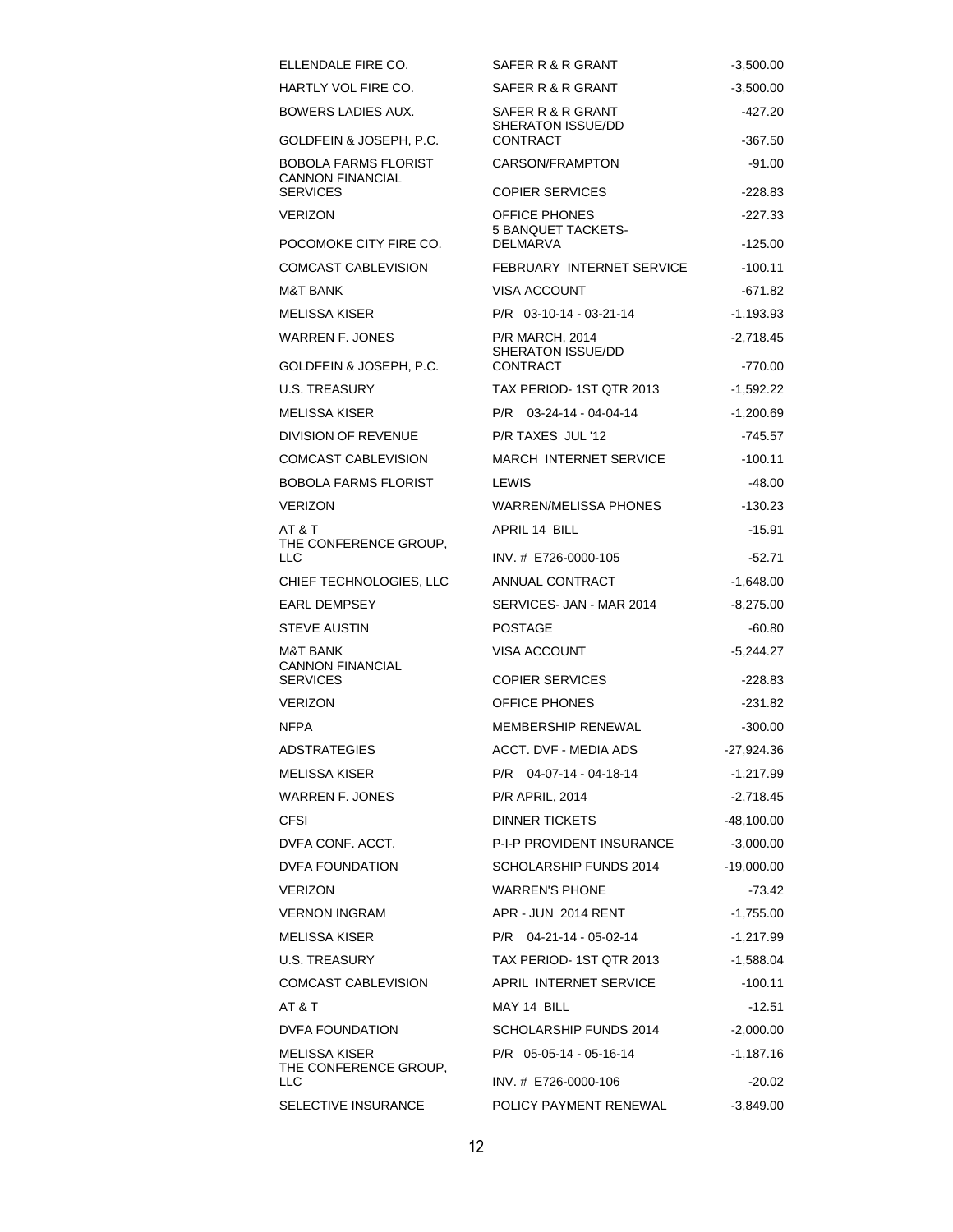|                                      | GOLDFEIN & JOSEPH, P.C.                   | <b>SHERATON ISSUE</b>                | $-52.50$     |
|--------------------------------------|-------------------------------------------|--------------------------------------|--------------|
|                                      | <b>VERIZON</b><br><b>CANNON FINANCIAL</b> | OFFICE PHONES                        | $-232.95$    |
|                                      | <b>SERVICES</b>                           | <b>COPIER SERVICES</b>               | $-228.83$    |
|                                      | WARREN F. JONES<br>MURRAY AND ASSOCIATES, | P/R MAY, 2014<br>STRUCTURAL COLLAPSE | $-2.718.45$  |
|                                      | LLC.                                      | <b>TRAINING</b>                      | $-24,900.00$ |
|                                      | <b>VERIZON</b>                            | <b>WARREN'S PHONE</b>                | $-74.78$     |
|                                      | <b>STEVE AUSTIN</b>                       | POSTAGE & ENVELOPES                  | $-110.26$    |
|                                      | <b>KENNETH MCMAHON</b>                    | TRAVEL EXPENSE-NVFC MTG.             | -109.44      |
|                                      | M & T BANK                                | <b>VISA BILL</b>                     | $-8,648.55$  |
|                                      | <b>U.S. TREASURY</b>                      | TAX PERIOD-2ND OTR 2014              | $-1,585.70$  |
|                                      | <b>MELISSA KISER</b>                      | $P/R$ 05-19-14 - 05-30-14            | $-1,173.63$  |
|                                      | <b>ADSTRATEGIES</b>                       | ACCT. DVF - MEDIA ADS                | $-31,421.11$ |
| <b>Total DVFA</b><br><b>CHECKING</b> |                                           |                                      | -273,088.20  |
|                                      |                                           |                                      |              |
| <b>Total Operating</b>               |                                           |                                      | -273,088.20  |
|                                      |                                           |                                      |              |
|                                      |                                           |                                      | -273,088.20  |

Motion to pay bills by Ken McMahon and seconded by Dan Burris. Motion Carried.

# **GOOD OF THE ASSOCIATION**

Pastor Hudson wanted to thank everyone for their support of the Del-Mar-Va Firemen's Association. He also wanted to thank the DVFA Officers and members that attended the swearing in ceremony. He expressed a special Thank You to Bill Tobin who swore him and the other Officers in at the awards banquet on Friday night in Pocomoke City, MD.. The next meeting of the Del-Mar-Va Association will be Sunday, August  $3<sup>rd</sup>$  at Magnolia Fire Hall at 1:00 PM.

Wally Poppe reported on the findings of the DVFA Parade committee. They received 24 responses back from the questioner. After processing the responses the committee made the following 9 recommendations;

#### **DVFA Parade Committee Recommendations**

In no particular order of urgency:

- $\triangleright$  Expand the Parade Guidelines to include what judges look for in marching units and apparatus. This information can be provided by Judging Credentials used for each category. Guidelines should be reviewed as to level the playing ground for each Company / Auxiliary in all categories.
- $\geq$  2. Keep the judging but rotate Judges that are used. Establish a list of Judging Groups and rotate them either annually or every 2 years.
- $\geq$  3. In regards to the location of the Conference, most responses were in favor of moving to the Beach but realistically unless moving the time of year the